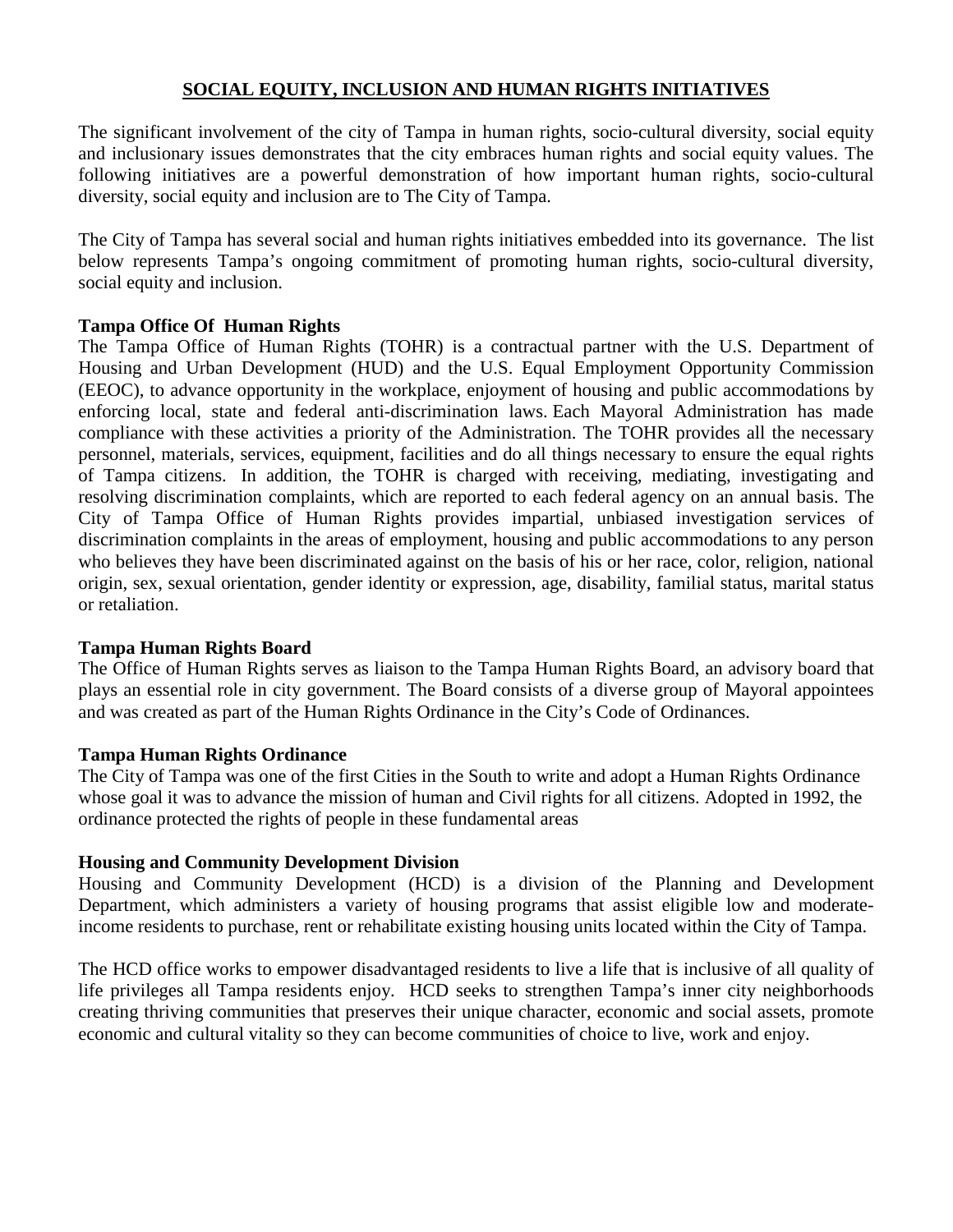### **The Mayor's Alliance for Persons with Disabilities**

The Mayor's Alliance for Persons with Disabilities, under the auspices of the City of Tampa Mayor's Office, serves as an advisory/advocacy group in order to represent the interests of persons with disabilities in obtaining an independent and fulfilling life. Organized by the Mayor's Office in September 1986, the City of Tampa was the first Florida city to establish a Mayor's Alliance.

### **American Disabilities Act Compliance and Accessible Tampa**

The City of Tampa is fully committed to providing equitable access to all City programs and services. The ADA Coordinator facilitates the City's efforts to ensure compliance under Title II of the Americans with Disabilities Act (ADA), ADA Amendments (ADAA) and Section 504 of the Rehabilitation Act. The mission is to ensure the City's services and programs are accessible to persons with disabilities.

## **Domestic Partnership Registration**

The City of Tampa finds that a significant number of Tampa residents establish and maintain important personal, emotional, and economic relationships with persons to whom they are not married under Florida law. Individuals forming such domestic partnerships often live in a committed family relationship. Domestic partners and their dependents may be denied certain rights for lack of a system that establishes recognition of such partnerships. To the extent not superseded by federal, state, or other city law or ordinance, or contrary to rights conferred by contract or separate legal instrument, Registered Domestic Partners have the following rights: health care facility visitation, health care decisions, funeral/burial decisions, notification of family members, pre-need guardian designation and participation in education benefits.

## **Mayor's Compact Against Hate, Extremism, and Bigotry**

The City of Tampa fully supports this initiative and Mayor Bob Buckhorn has signed the Compact. The Anti-Defamation League and The United States Conference of Mayors launched a new initiative to fight extremism and bigotry and to promote the fundamental principles of justice and equality that define America. The compact calls to reject extremism, white supremacy, and all forms of bigotry, and to ensure public safety while protecting free speech and other basic constitutional rights. The Compact is also pledge to strengthen civil rights protections and promote law enforcement training to respond and report hate incidents, crimes, and domestic terrorism.

## **Community Partnerships and Neighborhood Engagement**

The Community Partnerships & Neighborhood Engagement is a division of the Neighborhood Empowerment Department and serves as the Mayor's main liaison to the neighborhood associations and as their voice at City Hall. This division also works with all community partners and private entities to promote and build positive relationships that will showcase the City of Tampa as a desirable living and working environment for all its citizens.

## **Lesbian, Gay, Bi-sexual and Transgender Liaison**

The Manager for Community Partnerships and Neighborhood Engagement currently serves as the LGBT Liaison to the Mayor's Office. The liaison is the personal contact for community leaders, residents and businesses within the LGBT community in order to improve Tampa's relationship with the Lesbian, Gay, Bi-sexual and Transgender (LGBT) community.

## **City of Tampa: 'Autism Friendly Tampa' Initiative**

The City of Tampa is partnering with the Center for Autism and Related Disabilities (CARD) housed at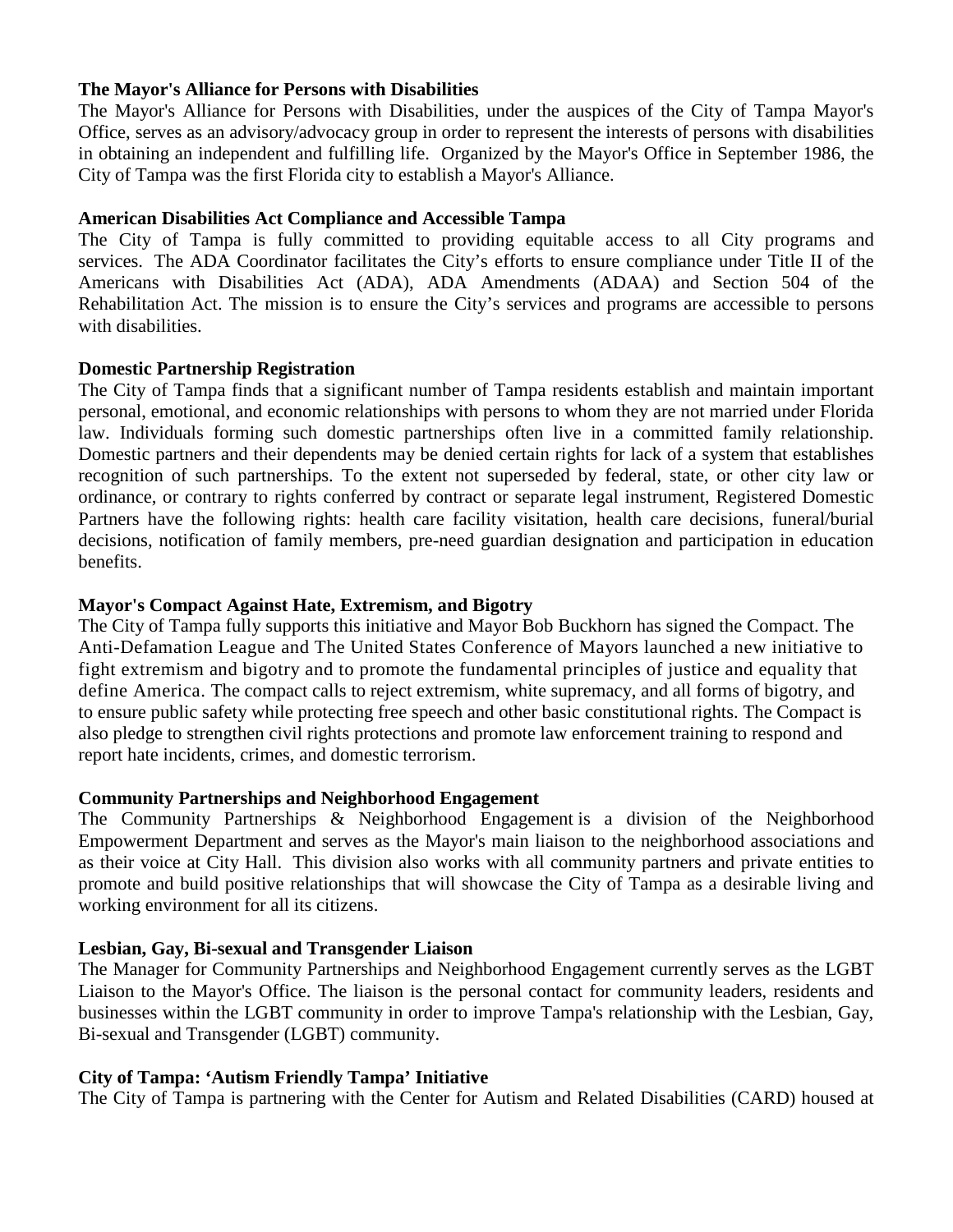the University of South Florida to develop new resources, programming, and employee training in order to be designated as Autism Friendly by CARD.The City has worked closely with the CARD to train employees, review parks and other city facilities for sensory-friendly improvements, distribute "distract packs" to 15 parks and recreation locations, and much more.

## **Tampa Hillsborough Homeless Initiative**

The Tampa Hillsborough Homeless Initiative's purpose is to lead the Homelessness Continuum of Care (CoC) in collaboration with agencies in order to develop and provide innovative solutions to reduce and end homelessness in Tampa-Hillsborough County. This collaboration with a wide range of partners (homeless service providers, government officials, advocates, business and community leaders, and people who are homeless) engages and mobilizes systems of care on a local, regional and national level to develop effective prevention and intervention services for people who are homeless or at risk of becoming homeless. The City through it collaborative work with the Tampa Hillsborough Homeless Initiative will achieve Functional Zero. Functional Zero is a coordinated and efficient community system that assures homelessness is rare, brief and non-recurring and no homeless person is forced to live on the street. This means that every homeless person has access to the supports they need and want to avoid staying on the street and move quickly to permanent housing. Mayor Buckhorn has an appointed representative for the City on the Board of Directors.

## **Small Business Enterprise Development**

The Small Business Enterprise (SBE) Program is designed to increase the opportunity for Small Businesses regardless of race or gender. This allows small businesses to compete against other small businesses at their level. The program is based on opportunity, social-cultural diversity, and social equity in contracting.

### **Women / Minority Business Enterprise**

The [Women/Minority Business Enterprise Program \(WMBE\) p](https://www.tampagov.net/minority-business-development/programs/women-and-minority-business-enterprise-program)rovides women and minority businesses equal contract opportunities in construction, professional services, and goods and non-professional services.

### **Mayor's African American Advisory Council**

The City of Tampa Mayor's African American Advisory Council [\[MAAAC\]](https://www.tampagov.net/sites/default/files/mayors-african-american-advisory-council/files/MAAAC_Application.pdf) is a unique organization of African American professional business owners and neighborhood leaders who have been working together in our communities since 1981. MAAAC is committed to creating an environment where every citizen is engaged and informed. It is a primary contributor to a continually progressive and efficient working relationship between the Mayor's Administration and the African American Community.

### **Mayors Hispanic Advisory Council**

The City of Tampa Mayor's Hispanic Advisory Council is a group of Hispanic citizens, appointed by the Mayor, and serve as a liaison between the City government and the Hispanic community. The Council is the liaison between local City government and the Hispanic community which promote good relations among all citizens throughout the city. The Council receives and disseminates information regarding the City's scheduling and budgeting of capital improvement projects, particularly those which have an effect on the Hispanic community.

### **City of Tampa Black History Committee**

The City of Tampa Black History Committee is a non-profit organization dedicated to promoting African American history, the importance of diversity and scholastic achievement.